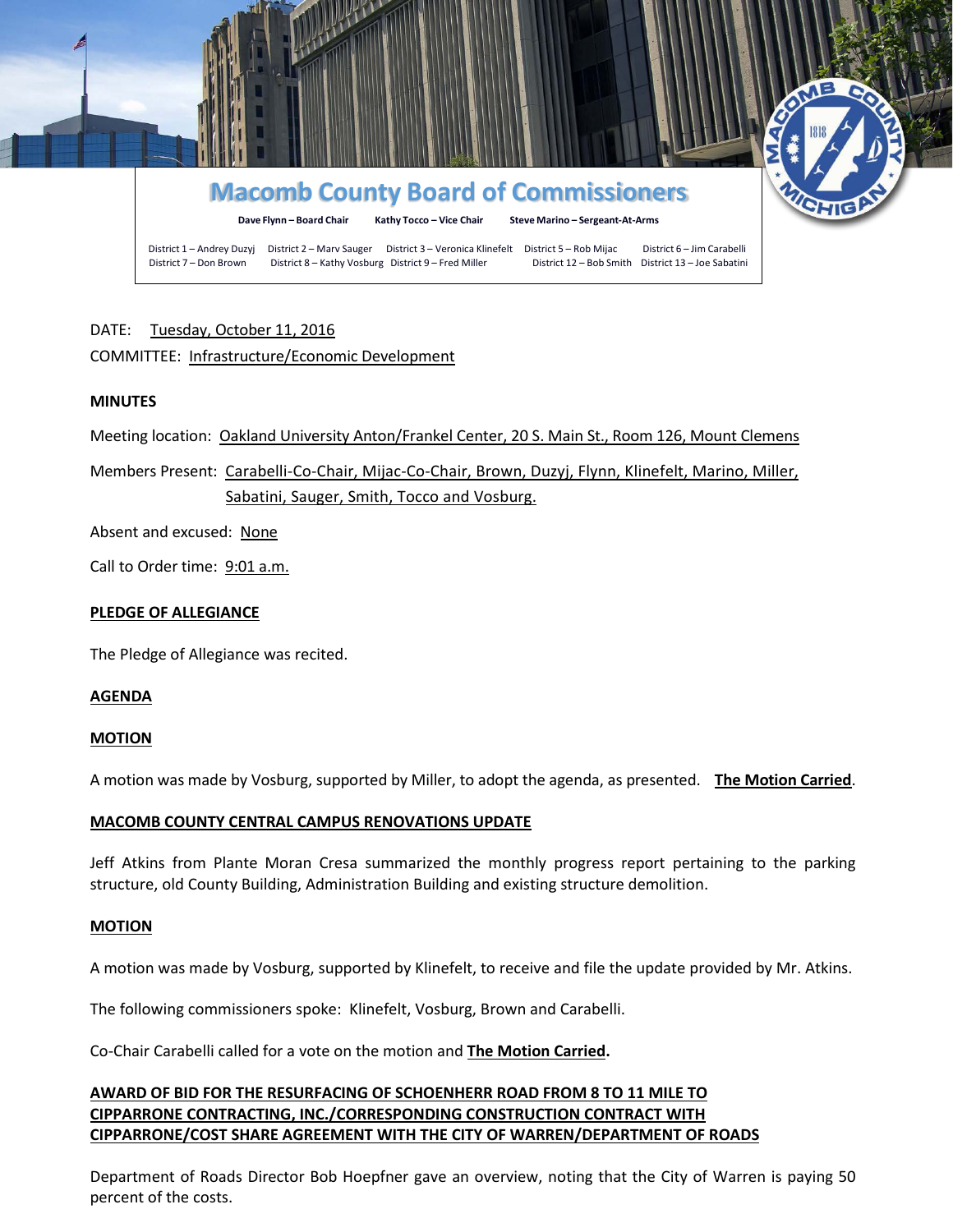### **MOTION**

A motion was made by Sauger, supported by Duzyj, to forward to the Finance Committee a recommendation to approve the award of bid for the resurfacing of Schoenherr Road from 8 to 11 Mile to Cipparrone Contracting, Inc. at a cost of \$3,288,155.44 and the corresponding construction contract with Cipparrone and cost share agreement with the City of Warren.

The following commissioners spoke: Vosburg and Miller.

Co-Chair Carabelli called for a vote on the motion and **The Motion Carried.**

# **COST SHARE AGREEMENT OUTLINING THE COST PARTICIPATION BETWEEN HARRISON TOWNSHIP AND THE DEPARTMENT OF ROADS FOR THE RECONSTRUCTION OF BAYHAVEN DRIVE/DEPARTMENT OF ROADS**

Mr. Hoepfner gave an overview, indicating that the residents are paying 100 percent of the costs.

## **MOTION**

A motion was made by Marino, supported by Smith, to forward to the Finance Committee a recommendation to approve the cost share agreement outlining the cost participation between Harrison Township and the Department of Roads for the reconstruction of Bayhaven Drive through a residential Special Assessment District established by Harrison Township. **The Motion Carried.**

# **COST SHARE AGREEMENT OUTLINING THE COST PARTICIPATION BETWEEN HARRISON TOWNSHIP AND THE DEPARTMENT OF ROADS FOR THE RECONSTRUCTION OF RIVIERA STREET/DEPARTMENT OF ROADS**

Mr. Hoepfner gave an overview, indicating that the residents are paying 100 percent of the costs.

### **MOTION**

A motion was made by Duzyj, supported by Sauger, to forward to the Finance Committee a recommendation to approve the cost share agreement outlining the cost participation between Harrison Township and the Department of Roads for the reconstruction of Riviera Street through a residential Special Assessment District established by Harrison Township. **The Motion Carried.**

# **COST SHARE AGREEMENT OUTLINING THE COST PARTICIPATION BETWEEN SHELBY TOWNSHIP AND THE DEPARTMENT OF ROADS FOR THE RESURFACING OF VARIOUS RESIDENTIAL STREETS/ DEPARTMENT OF ROADS**

Mr. Hoepfner gave an overview of the agreement, noting that Shelby Township is paying 100 percent of the costs through their Community Development Block Grant Program.

# **MOTION**

A motion was made by Brown, supported by Vosburg, to forward to the Finance Committee a recommendation to approve the cost share agreement outlining the cost participation between Shelby Township and the Department of Roads for the resurfacing of various residential streets (Barclay, Betty, Woodall, Phillips, Cumberland).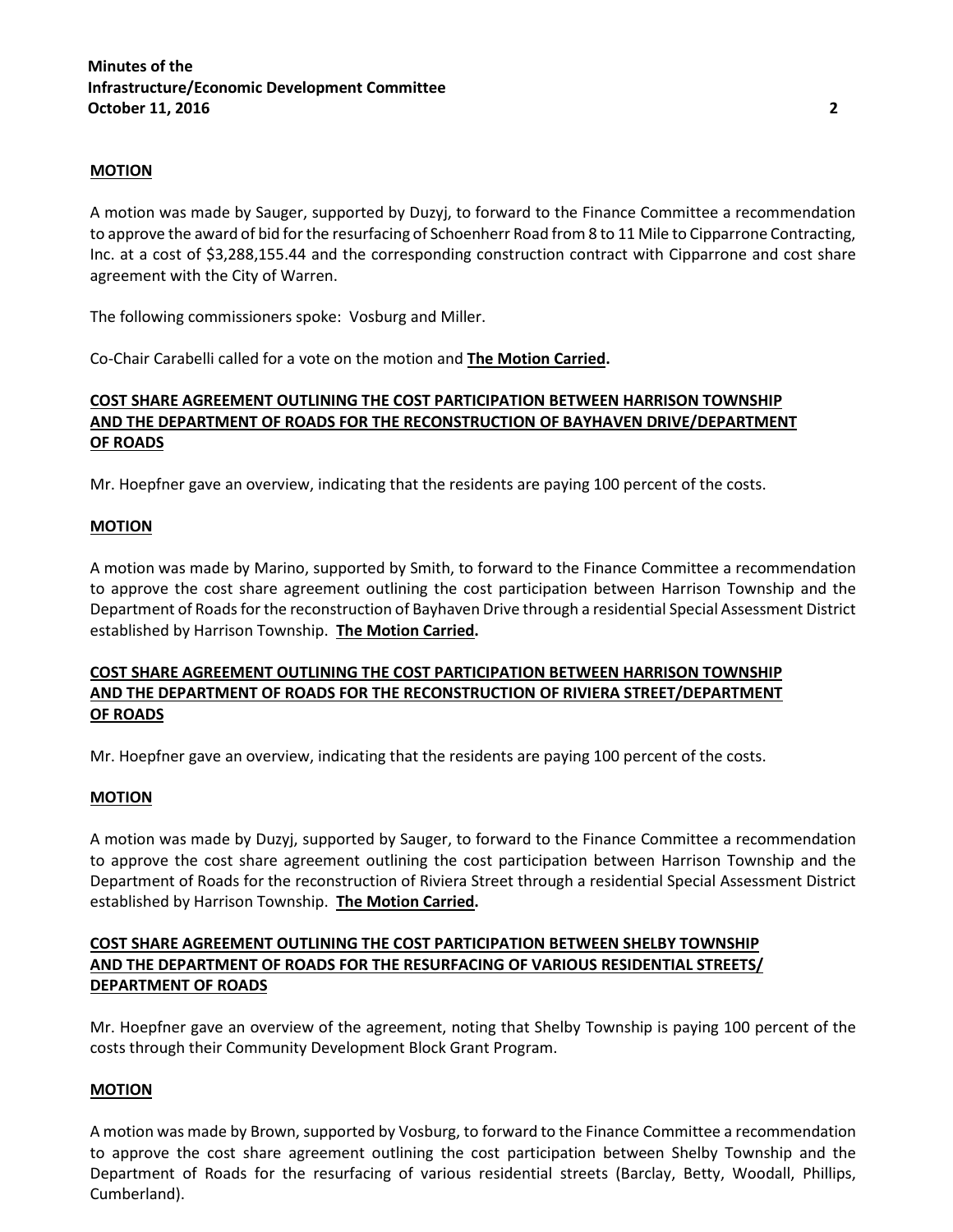The following commissioner spoke: Vosburg.

Co-Chair Carabelli called for a vote on the motion and **The Motion Carried.**

# **COST SHARE AGREEMENT OUTLINING THE COST PARTICIPATION BETWEEN SHELBY TOWNSHIP AND THE DEPARTMENT OF ROADS FOR THE RECONSTRUCTION OF ROBIN'S NEST/DEPARTMENT OF ROADS**

Mr. Hoepfner gave an overview of the agreement, noting that this is part of the Subdivision Reconstruction Program and Shelby Township is sharing 50 percent of all costs.

# **MOTION**

A motion was made by Brown, supported by Smith, to forward to the Finance Committee a recommendation to approve the cost share agreement outlining the cost participation between Shelby Township and the Department of Roads for the reconstruction of Robin's Nest from 450 feet south to 350 feet north of Canary. **The Motion Carried.**

# **AGREEMENT BETWEEN MDOT AND MACOMB COUNTY OUTLINING THE SCOPE OF PROJECT AND COSTS FOR CONCRETE PAVEMENT REPAIRS ON GARFIELD ROAD FROM SOUTH OF MILLAR TO 17 MILE ROAD/ DEPARTMENT OF ROADS**

Mr. Hoepfner gave an overview of the agreement, noting that 85 percent of the costs will be covered by federal funds.

# **MOTION**

A motion was made by Smith, supported by Vosburg, to forward to the Finance Committee a recommendation to approve the agreement between MDOT and Macomb County outlining the scope of project and costs for concrete pavement repairs on Garfield Road from south of Millar to 17 Mile Road at a cost of \$1,040,100, with funding covering \$851,300, leaving a balance for MCDR to pay of \$188,800 (estimated costs).

The following commissioners spoke: Smith, Tocco and Miller.

Co-Chair Carabelli called for a vote on the motion and **The Motion Carried.**

# **MDOT CONTRACT FOR THE LEGISLATIVE EARMARK TO COMPLETE THE M-53 ACCESS ROAD PROJECT AT 33 MILE ROAD IN BRUCE TOWNSHIP/DEPARTMENT OF ROADS**

Mr. Hoepfner gave an overview of the contract, noting that it is anticipated this project will be funded 100 percent by the state grant.

### **MOTION**

A motion was made by Brown, supported by Marino, to forward to the Finance Committee a recommendation to approve the MDOT contract for the Legislative Earmark to complete the M-53 Access Road Project at 33 Mile Road in Bruce Township.

The following commissioner spoke: Marino.

Co-Chair Carabelli called for a vote on the motion and **The Motion Carried.**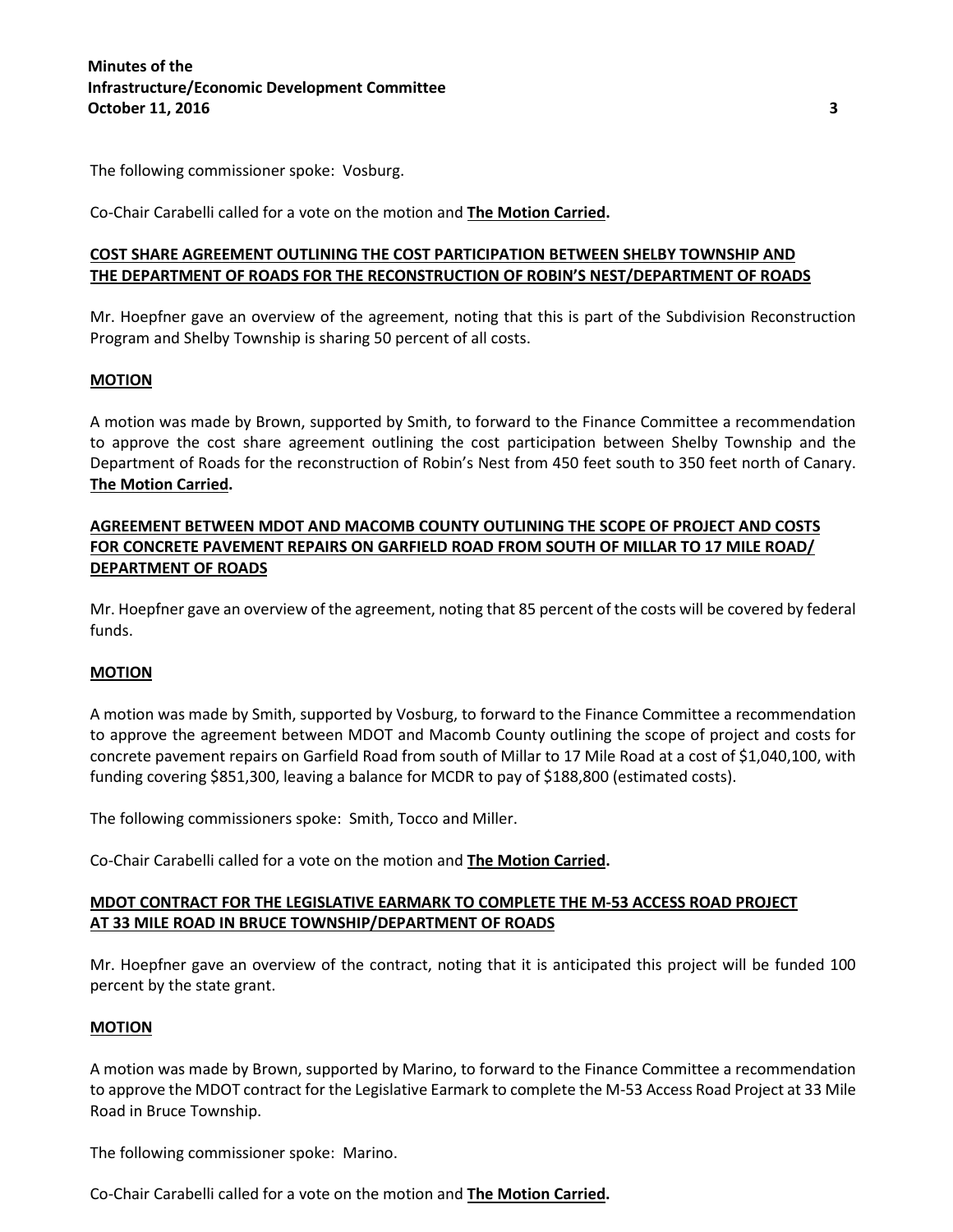# **PROPOSAL FOR DESIGN ENGINEERING SERVICES FOR THE M-53 ACCESS ROAD PROJECT AT McKAY AND 33 MILE ROAD IN BRUCE TOWNSHIP/DEPARTMENT OF ROADS**

Mr. Hoepfner gave an overview of the proposal.

### **MOTION**

A motion was made by Sauger, supported by Klinefelt, to forward to the Finance Committee a recommendation to approve the proposal for design engineering services for the M-53 Access Road Project at McKay Road/33 Mile Road in Bruce Township. **The Motion Carried.**

## **DEPARTMENT BUDGET REVIEW – PUBLIC WORKS**

Finance Director Steve Smigiel summarized the budget for the Public Works Office. Also providing comments was William Misterovich, Chief Deputy Public Works Commissioner.

The following commissioners spoke: Vosburg, Klinefelt, Sabatini and Carabelli.

## **DEPARTMENT BUDGET REVIEW – DEPARTMENT OF ROADS**

Finance Director Steve Smigiel summarized the budget for the Department of Roads. Also in attendance were Director of Roads Bob Hoepfner and Michelle Mykytiak, Assistant Finance Director, Fiscal Services.

The following commissioners spoke: Sabatini, Marino, Vosburg, Brown, Mijac, Klinefelt, Carabelli, Smith and Sauger.

### **DEPARTMENT BUDGET REVIEW – MICHIGAN WORKS**

Finance Director Steve Smigiel summarized the budget for Michigan Works. Also in attendance was Michigan Works Director Chris Reilly.

The following commissioners spoke: Carabelli, Klinefelt, Miller and Smith.

### **RECEIVE AND FILE**

### **MOTION**

A motion was made by Sabatini, supported by Vosburg, to receive and file the following correspondence:

- a. Hayes Project Information Sheet/Department of Roads
- b. 26 Mile Project Information Sheet/Department of Roads
- c. 24 Mile Project Information Sheet/Department of Roads

### **The Motion Carried.**

### **PUBLIC PARTICIPATION**

Joseph Hunt, 8306 Stanley, Warren Karen Spranger, 7520 Hudson, Warren